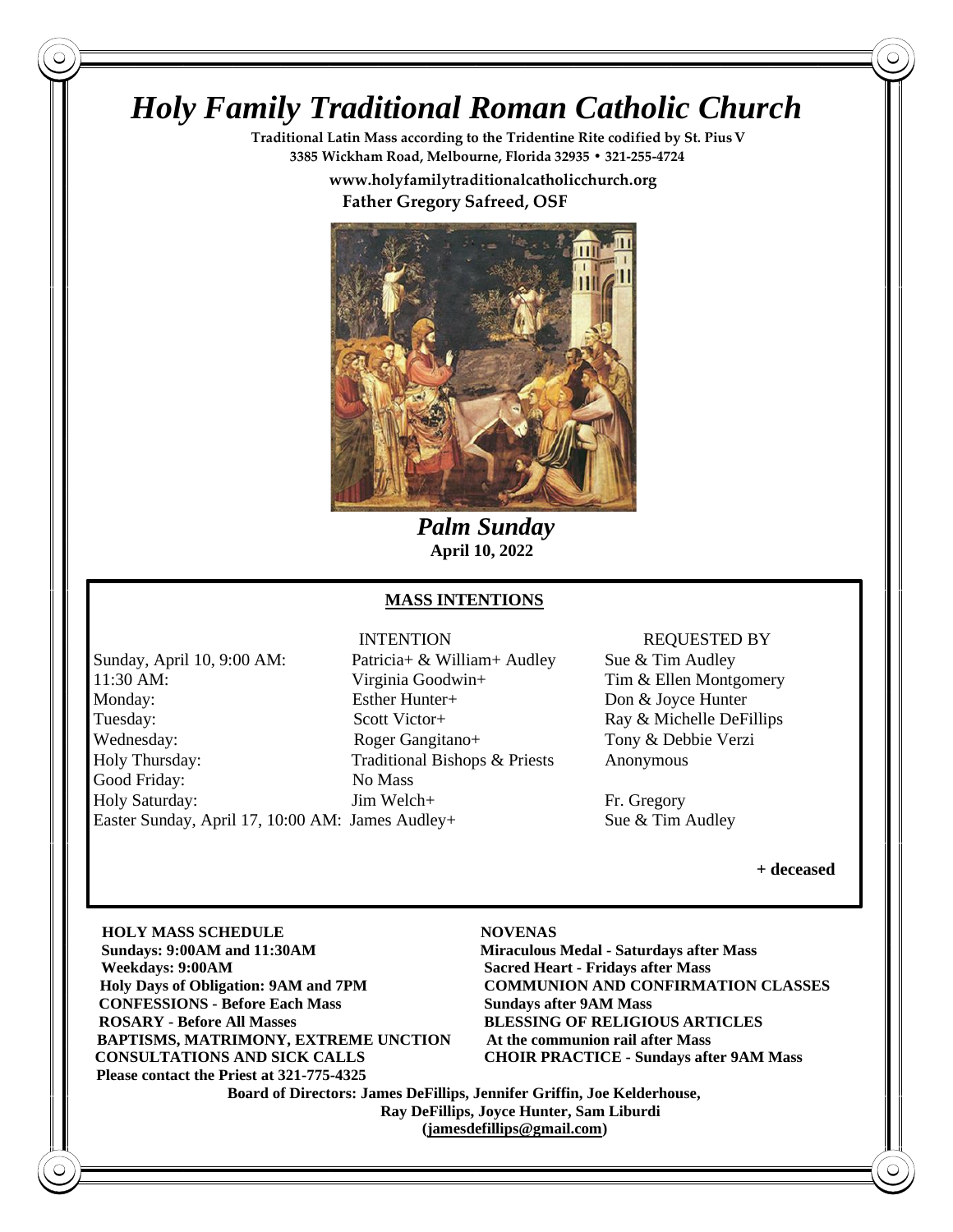

**GOSPEL Matt. 21:1-9)** At that time, when Jesus drew near to Jerusalem and came to Bethphage, on the Mount of Olives, He sent two disciples, saying to them: "Go ye into the village that is over against you: and immediately you shall find an ass tied and a colt with her. Loose them and bring them to Me. And if any man shall say anything to you, say ye that the Lord hath need of them. And forthwith he will let them go." Now all this was done that it might be fulfilled which was spoken by the prophet, saying: "Tell ye the daughter of Sion: 'Behold thy King cometh to thee, meek and sitting upon an ass and a colt, the foal of her that is used to the yoke.' "

And the disciples going, did as Jesus commanded them. And they brought the ass and the colt and laid their garments upon them and made Him sit thereon. And a very great multitude spread their garments in the way: and others cut boughs from the trees and strewed them in the way.

And the multitudes that went before and that followed cried, saying: "Hosanna to the Son of David: Blessed is He that cometh in the name of the Lord: Hosanna in the highest."



**HOLY THURSDAY - No 9:00 AM Mass. 7:00 PM: The Mass of the Lord's Supper: with Adoration of the Blessed Sacrament until midnight. GOOD FRIDAY - No Mass. 2:30 PM: Stations of the Cross, 3:00 PM: The Solemn Liturgical Service of Our Lord's Passion and Death HOLY SATURDAY - No 9:00 AM Mass. 7:00 PM: The Easter Vigil THIS LITURGY SATISFIES THE EASTER OBLIGATION EASTER SUNDAY – 10:00 AM: Easter Mass**



**St. Justin, Martyr** (c. 100 – c. 165) was an early Christian apologist and philosopher.

Most of his works are lost, but two apologies and a dialogue did survive. The First Apology, his most well-known text, passionately defends the morality of the Christian life, and provides various ethical and philosophical arguments to convince the Roman emperor, Antoninus, to abandon the persecution of the Church. Further, he also indicates, as St. Augustine would later, regarding the "true religion" that predated Christianity, that the "seeds of Christianity" (manifestations of the Logos acting in history) actually predated Christ's incarnation. This notion allows him to claim many historical Greek philosophers (including Socrates and Plato), in whose works he was well studied, as unknowing Christians.

In the opening of the Dialogue, Justin describes his early education, stating that his initial studies left him unsatisfied due to their failure to provide a belief system that would afford theological and metaphysical inspiration

to their young pupil. He says he tried first the school of a Stoic philosopher, who was unable to explain God's being to him. He then attended a Peripatetic philosopher but was put off because the philosopher was too eager for his fee. Then he went to hear a Pythagorean philosopher who demanded that he first learn music, astronomy, and geometry, which he did not wish to do. Subsequently, he adopted Platonism after encountering a Platonist thinker who had recently settled in his city.

Sometime afterwards, he chanced upon an old man, possibly a Syrian Christian, in the vicinity of the seashore, who engaged him in a dialogue about God and spoke of the testimony of the prophets as being more reliable than the reasoning of philosophers. There existed, long before this time, certain men more ancient than all those who are esteemed philosophers, both righteous and beloved by God, who spoke by the Divine Spirit, and foretold events which would take place, and which are now taking place. They are called prophets. These alone both saw and announced the truth to men, neither reverencing nor fearing any man, not influenced by a desire for glory, but speaking those things alone which they saw and which they heard, being filled with the Holy Ghost. Their writings are still extant, and he who has read them is very much helped in his knowledge of the beginning and end of things, and of those matters which the philosopher ought to know, provided he has believed them.

Moved by the aged man's argument, St. Justin renounced both his former religious faith and his philosophical background, choosing instead to re-dedicate his life to the service of the Divine. His newfound convictions were only bolstered by the ascetic lives of the early Christians and the heroic example of the martyrs, whose piety convinced him of the moral and spiritual superiority of Christian doctrine. As a result, he thenceforth decided that the only option for him was to travel throughout the land, spreading the knowledge of Christianity as the "true philosophy."

During the reign of Antoninus Pius (138–161), he arrived in Rome and started his own school. In the reign of Marcus Aurelius, he was denounced to the authorities. St. Justin was tried, together with six companions, and was beheaded.

In 1882 Pope Leo XIII had a Mass and an Office composed for his feast day, which he set at 14 April.

# **ROSARY ROSTER**

 **9:00 AM: 4/10** - Martin Crain **4/17** - Mary Crain **4/24** - Ken Peldunas **5/1** - Tony Verzi **5/8** - Pat Lankenau **5/15** - Pam Lemcke **5/22** - Sam Liburdi  **11:30 AM: Volunteers Needed**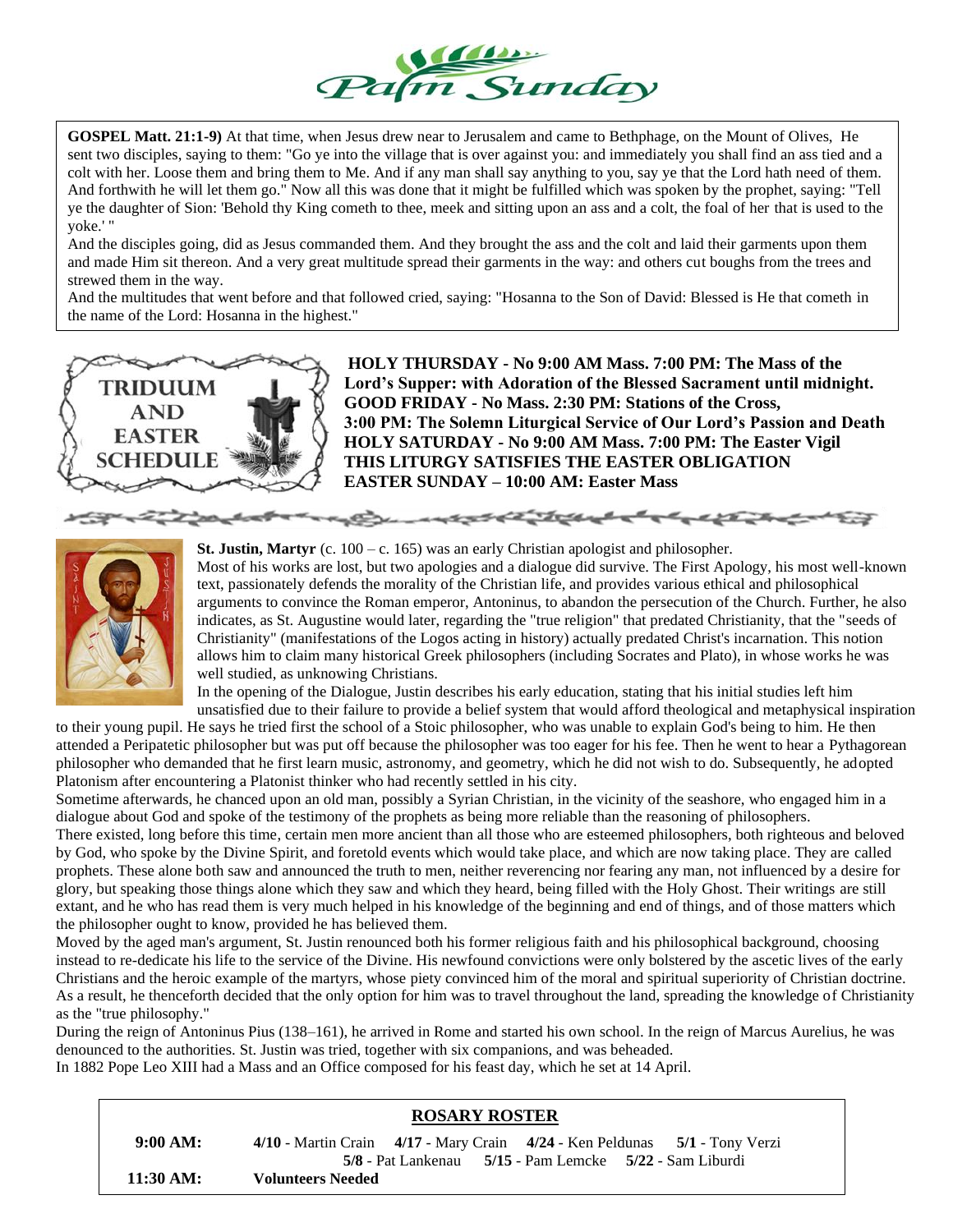# **ANNOUNCEMENTS**

- **On Monday, Tuesday & Wednesday of Holy Week, Holy** Mass will be held as usual at 9:00 AM**. There will be Stations of the Cross** on Wednesday after Mass.
- **There is no morning Mass on Holy Thursday, Good Friday and Holy Saturday.** See the Triduum and Easter schedule in this bulletin.
- **The Altar & Rosary Society will hold their EASTER BAKE SALE, TODAY, April 10th** after both the 9:00am & 11:30am Masses in the room at the back of the church.
- **Pray the Rosary for Peace.** Join fellow parishioners every Tuesday at 3pm in the church to recite fifteen decades of the rosary. Our intentions are to ask God and his Blessed Mother for their protection of our country and our church against the force which is trying to destroy us. Please make an effort to attend as often as you can.
- **If you are new to the Tridentine Mass,** you may find the grey or green paperback missals, found in the pews, helpful in following the liturgy.
- **Parishioners, friends and visitors** are welcome to refreshments in the church hall following the 9:00 AM Mass.
- **Visit our website**. The web address can be found on the front page of the bulletin.



**Palm Sunday is the final Sunday of Lent,** the beginning of Holy Week, and commemorates the triumphant arrival of Christ in Jerusalem, days before he was crucified.

In the Gospels, Jesus entered Jerusalem riding a young donkey, and to the lavish praise of the townspeople who threw clothes, or possibly palms or small branches, in front of him as a sign of homage. This was a customary practice for people of great respect.

Palm branches are a widely recognized symbol of peace and victory.

The use of a donkey instead of a horse is highly symbolic as well, it represents the humble arrival of someone in peace, as opposed to arriving on a steed in war.

During Palm Sunday Mass, palms are distributed to parishioners. The palms are blessed and many people will fashion them into small crosses or other items of personal devotion. These may be returned to the church or kept for the year.

Because the palms are blessed, they may not be discarded as trash. Instead, they are appropriately gathered at the church and incinerated to create the ashes that will be used in the following year's Ash Wednesday observance.

The colors of the Mass on Palm Sunday are red and white, symbolizing the redemption in blood that Christ paid for the world.

$$
\mu_{\text{eff}}^{\text{eff}} = \frac{1}{2} \sum_{i} \mu_{\text{eff}}^{\text{eff}} \left( \mu_{\text{eff}}^{\text{eff}} + \mu_{\text{eff}}^{\text{eff}} \right) \left( \mu_{\text{eff}}^{\text{eff}} + \mu_{\text{eff}}^{\text{eff}} + \mu_{\text{eff}}^{\text{eff}} \right) \left( \mu_{\text{eff}}^{\text{eff}} + \mu_{\text{eff}}^{\text{eff}} + \mu_{\text{eff}}^{\text{eff}} \right) \left( \mu_{\text{eff}}^{\text{eff}} + \mu_{\text{eff}}^{\text{eff}} \right) \left( \mu_{\text{eff}}^{\text{eff}} + \mu_{\text{eff}}^{\text{eff}} \right) \left( \mu_{\text{eff}}^{\text{eff}} + \mu_{\text{eff}}^{\text{eff}} \right) \left( \mu_{\text{eff}}^{\text{eff}} + \mu_{\text{eff}}^{\text{eff}} \right) \left( \mu_{\text{eff}}^{\text{eff}} + \mu_{\text{eff}}^{\text{eff}} \right) \left( \mu_{\text{eff}}^{\text{eff}} + \mu_{\text{eff}}^{\text{eff}} \right) \left( \mu_{\text{eff}}^{\text{eff}} + \mu_{\text{eff}}^{\text{eff}} \right) \left( \mu_{\text{eff}}^{\text{eff}} + \mu_{\text{eff}}^{\text{eff}} \right) \left( \mu_{\text{eff}}^{\text{eff}} + \mu_{\text{eff}}^{\text{eff}} \right) \left( \mu_{\text{eff}}^{\text{eff}} + \mu_{\text{eff}}^{\text{eff}} \right) \left( \mu_{\text{eff}}^{\text{eff}} + \mu_{\text{eff}}^{\text{eff}} \right) \left( \mu_{\text{eff}}^{\text{eff}} + \mu_{\text{eff}}^{\text{eff}} \right) \left( \mu_{\text{eff}}^{\text{eff}} + \mu_{\text{eff}}^{\text{eff}} \right) \left( \mu_{\text{eff}}^{\text{eff}} + \mu_{\text{eff}}^{\text{eff}} \right) \left( \mu_{\text{eff}}^{\text{eff}} + \mu_{\text{eff}}^{\text{eff}} \right) \left( \mu_{\text{eff}}^{\text{eff}} + \mu_{\text{eff}}^{\text{eff}} \right) \left( \mu_{\text{eff}}^{\text{eff}} + \mu_{\text{
$$

*Gospel Commentary:* Thus, did God, in His power over men's hearts, procure a triumph for His Son, and in the very city, which, a few days later, was to clamor for His Blood. This day was one of glory to Jesus, and the holy Church would have us renew, each year, the memory of this triumph of the Man-God. Shortly, after the birth of our Emmanuel, we saw the Magi coming from the extreme east, and looking in Jerusalem for the King of the Jews, to whom they intended offering their gifts and their adorations: but it is Jerusalem herself that now goes forth to meet this King.

Each of these events is an acknowledgment of the kingship of Jesus; the first, from the Gentiles; the second, from the Jews. Both were to pay Him this regal homage, before He suffered His Passion. The inscription to be put upon the cross, by Pilate's order, will express the kingly character of the Crucified: Jesus of Nazareth, King of the Jews.

Pilate, the Roman governor, the pagan, the base coward, had been unwittingly the fulfiller of a prophecy;

and when the enemies of Jesus insist on the inscription being altered, Pilate will not deign to give them any answer but this: 'What I have written, I have written.' Today, it is the Jews themselves that proclaim Jesus to be their King: they will soon be dispersed, in punishment for their revolt against the Son of David; but Jesus is King and will be so forever. Thus, we literally verified the words spoken by the Archangel to Mary, when he announced to her the glories of the Child that was to be born of her: 'The Lord God shall give unto Him the throne of David, His father; and He shall reign in the house of Jacob forever.' [St. Luke i. 32]. Jesus begins His reign upon the earth this very day; and though the first Israel is soon to disclaim His rule, a new Israel, formed from the faithful few of the old, shall rise up in every nation of the earth, and become the kingdom of Christ, a kingdom such as no mere earthly monarch ever coveted in his wildest fancies of ambition. Gueranger

**DRESS POLICY** ~ When attending any functions at the chapel, especially Holy Mass, you are in the presence of the Blessed Sacrament. Please dress accordingly, with due modesty and respect. **Everyone should refrain from jeans, shorts or T-shirts.** Ladies, please use a head covering, available in the rear of the church either for loan or for purchase.



*If you are new to the chapel, Welcome. New parishioners please consult Father Safreed before the reception of sacraments.*